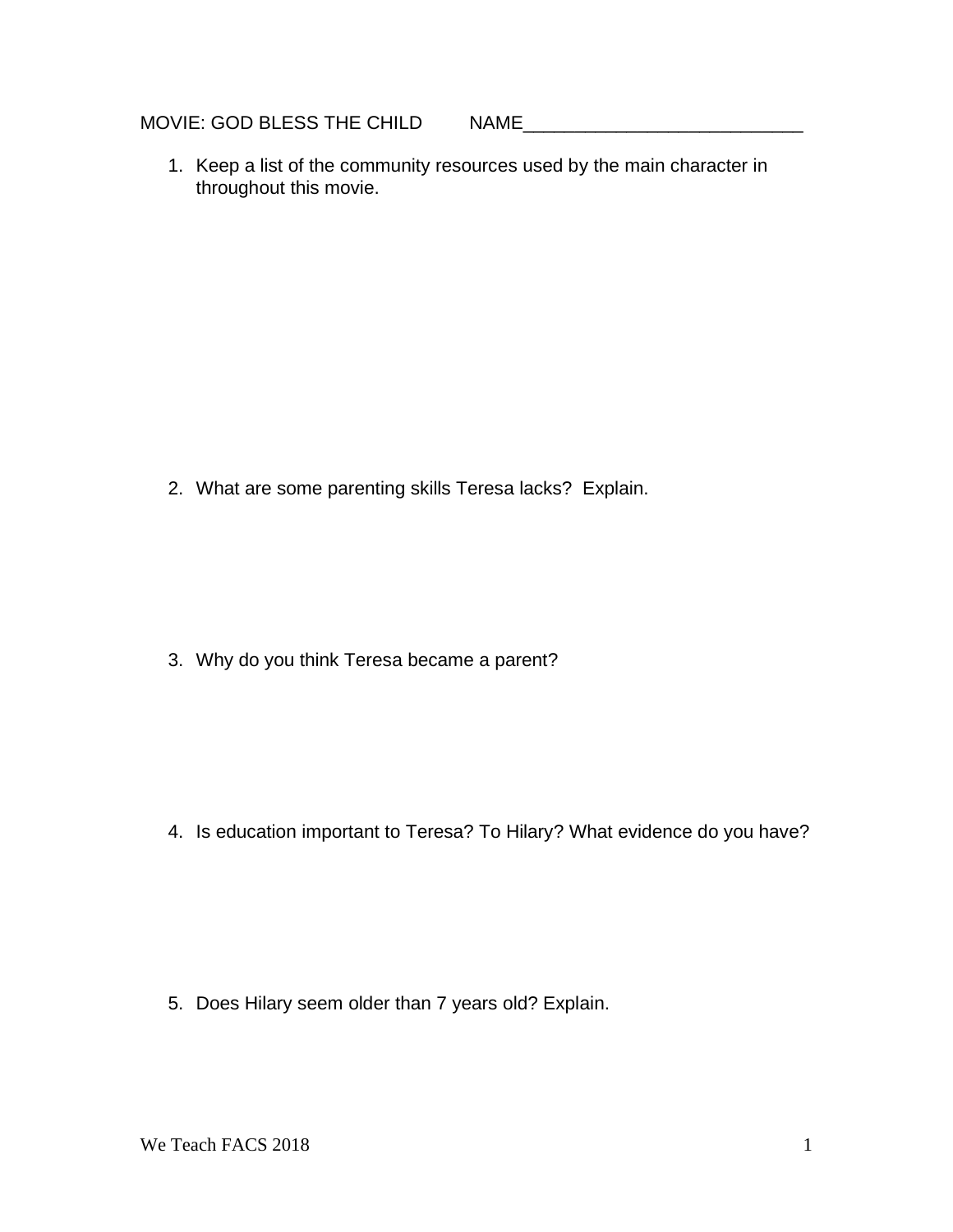6. What makes the homeless situation unhealthy?

7. Why did the social worker ask about a boyfriend?

8. Why did the waitress tell Teresa it stopped raining?

9. Why did the police tell Teresa she shouldn't stay on the bench?

10.Why was there a lock on the neighbor's refrigerator?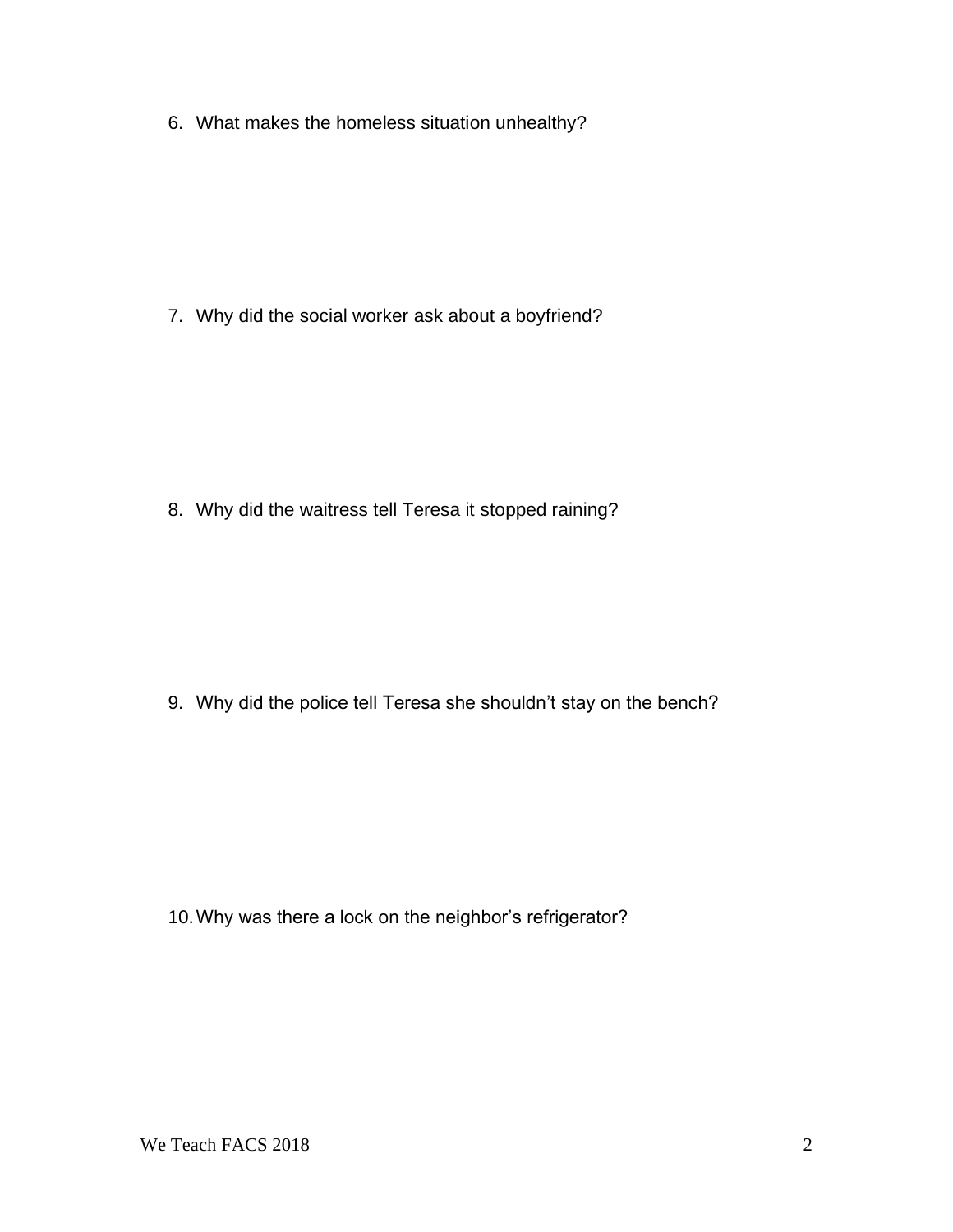11.How do you feel about the attitude of social workers and volunteers at shelters and agencies?

12.What other things besides sex can Tracy give her boyfriend?

13.When Teresa moved into the new apartment, why didn't Hilary go back to school right away? Why didn't Teresa want to get a job right away?

14.Why did Richard's father state that he "was worth more to her gone than living there"?

15. In Maslow's Hierarchy of Needs, which level did Teresa reach? Hilary?